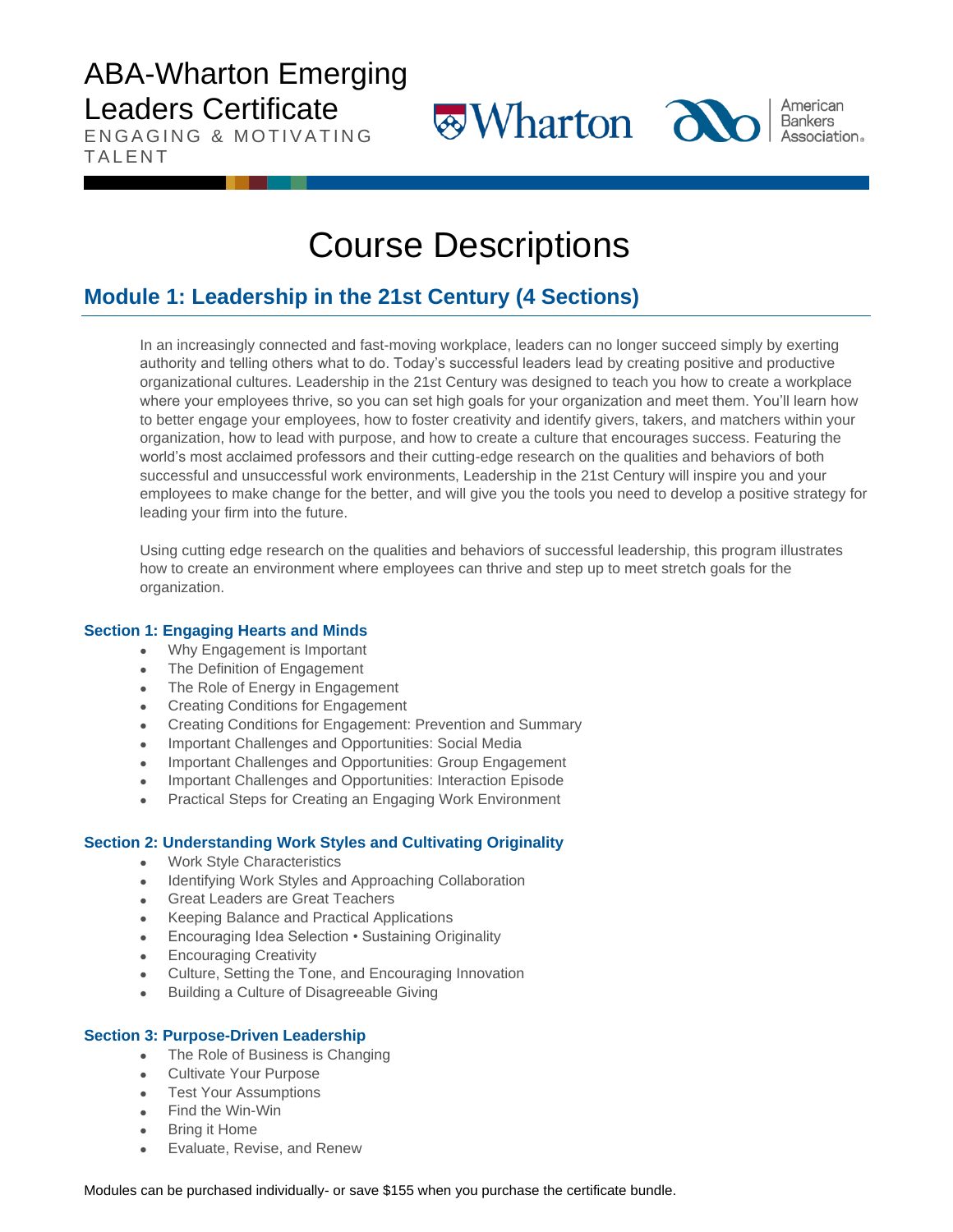ENGAGING & MOTIVATING **TALENT** 

**Wharton**  $\overline{d}$  **and American** 



Association.

### **Section 4: Organizational Culture and Culture Change**

- Why Does Organizational Culture Matter?
- Defining Culture CCI: Parts 1 and 2
- Subcultures
- Congruence is What Matters
- The Importance of Culture-Employee Fit
- Sustaining and Developing Organizational Culture
- Factors in Changing Culture

#### **Optional: An Interview with Mallika Dutt**

- Finding Your Path
- The Growth Process
- The Development of Breakthrough
- The Power of Diverse Teams
- Leadership is a Way of Being
- Lessons Learned from Looking Back
- Moving Forward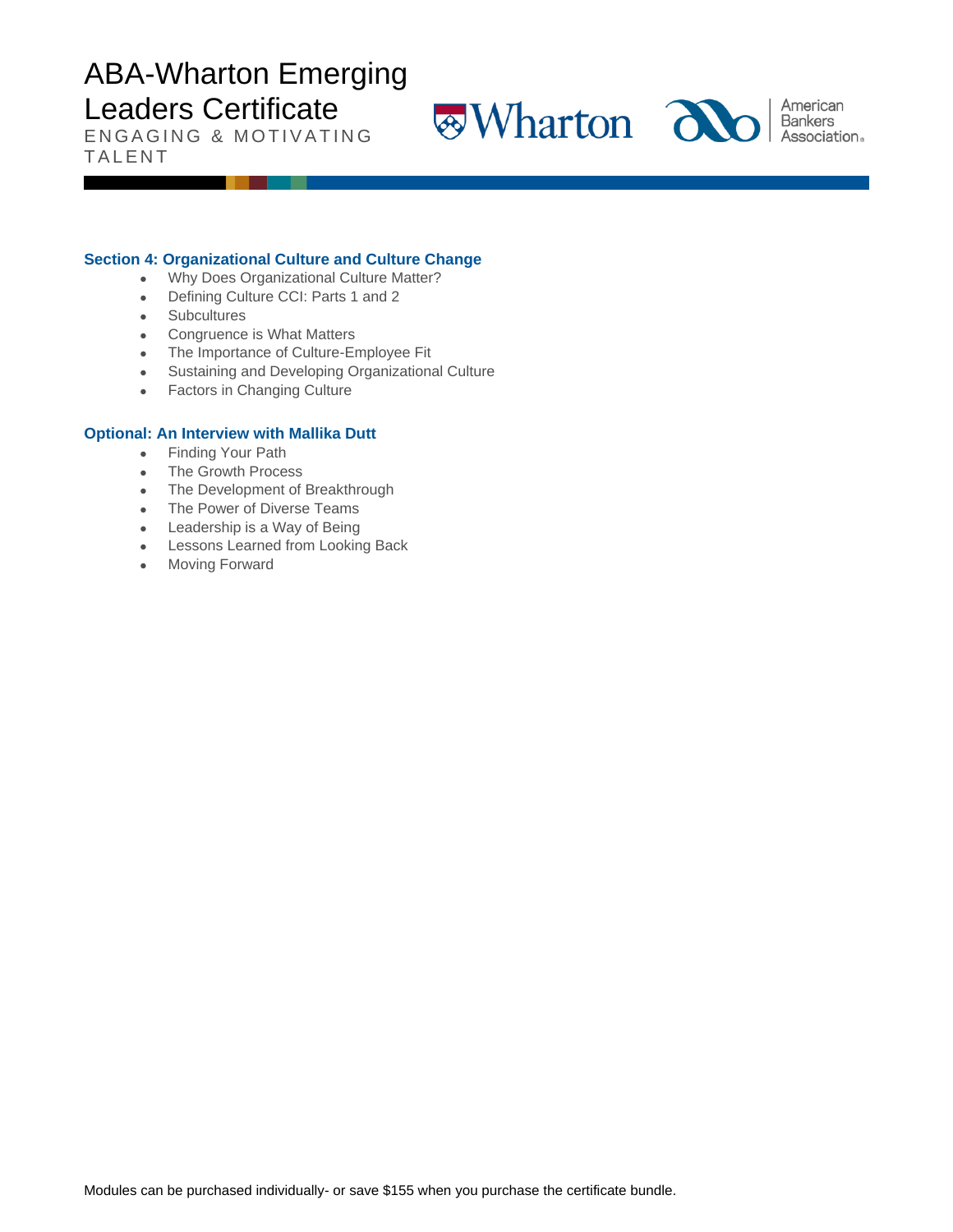ENGAGING & MOTIVATING **TALENT** 

**Wharton alo** 

American **Bankers** Association®

### **Module 2: Managing and Motivating Talent (4 Sections)**

People are the most valuable asset of any business, but they are also the most unpredictable, and the most difficult, asset to manage. And although managing people well is critical to the health of any organization, most managers don't get the training they need to make good management decisions. Now, award-wining authors and renowned management Professors Mike Useem and Peter Cappelli of the Wharton School have designed this course to introduce you to the key elements of managing people.

Based on their popular course at Wharton, this course will teach you how to motivate individual performance and design reward systems, how to design jobs and organize work for high performance, how to make good and timely management decisions, and how to design and change the your organization's architecture. By the end of this course, you'll have developed the skills you need to start motivating, organizing, and rewarding people in your organization so that you can thrive as a business and as a social organization.

Wharton management professors Michael Useem and Peter Cappelli designed this course to introduce you to the key elements of managing talent and motivating people. By the end of this course, you'll have developed the skills you need to start motivating, organizing, and rewarding people in your organization so that you can thrive as a business and as a social organization.

### **Section 1: Motivation and Reward**

- Introduction
- **Motivation**
- Motivation: Agency Theory Examples
- Designing Incentive Systems
- Hiring
- Managing Performance and the Appraisal Process

### **Section 2: Tasks, Jobs and Systems of Work**

- Tasks vs Jobs
- How to Design Jobs
- Drawbacks and Rethinking Job Design
- Engineers and Psychologists: A Battle for Designing Jobs
- Lessons from the Japanese and US Auto Industries
- Systems of Work

### **Section 3: Making Good and Timely Management Decisions**

- Good and Timely Decisions
- Making a Good and Timely Decision
- Making a Good and Timely Decision: US Examples
- Example: Fighting a Fire
- After Action Review and Summary